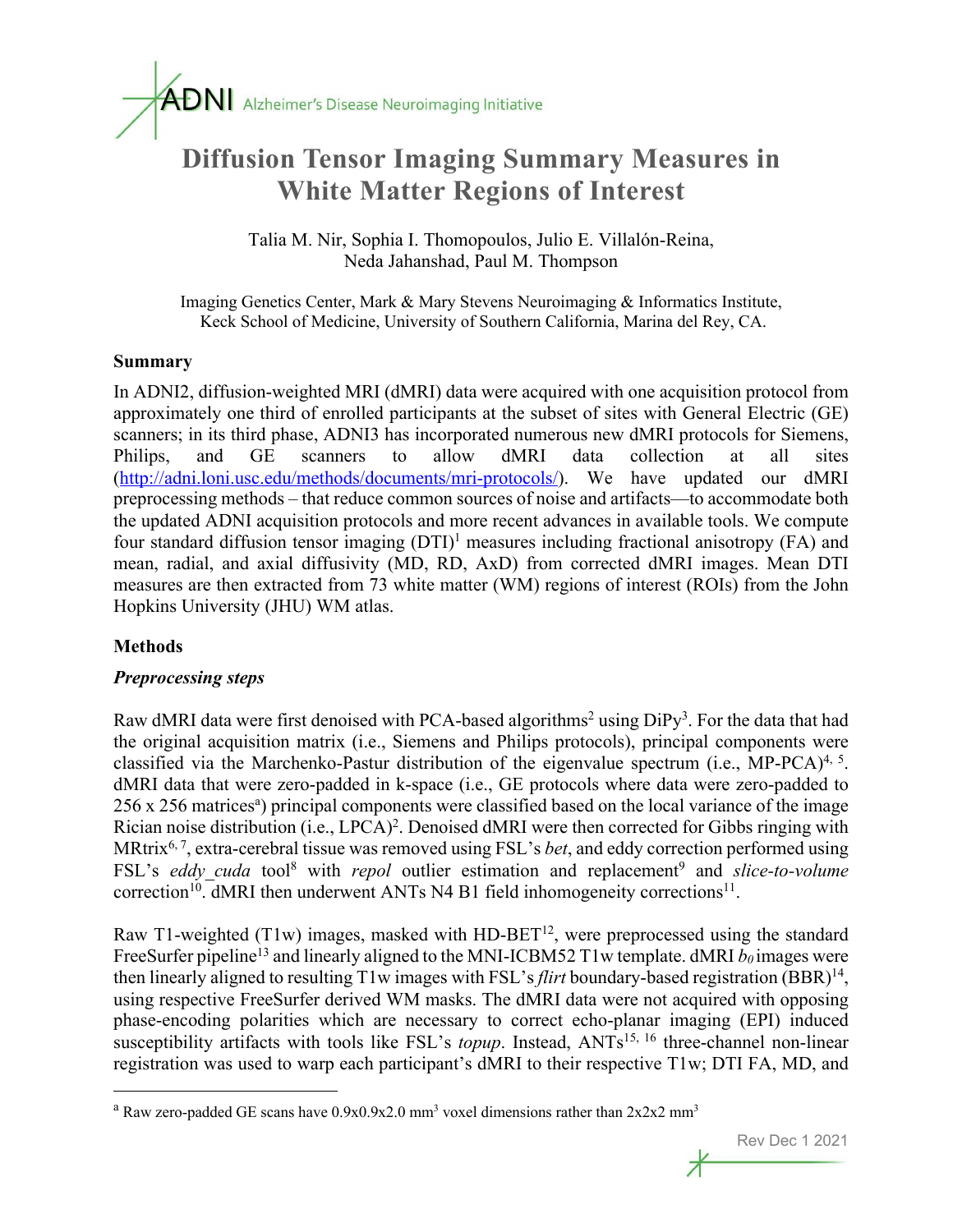

mean  $b_0$  equally drove registrations to T1w images. The linear and non-linear registrations were concatenated and inverted; the resulting deformations were then applied to all unregistered dMRI volumes to both correct images for susceptibility-induced distortions and bring them back to their native space with only 1 interpolation. The distortion corrected dMRI were then run through FSL's *fast* bias field inhomogeneity correction<sup>17</sup> using MRtrix's *dwibiascorrection* wrapper.

DTI FA, MD, RD, and AxD scalar maps<sup>1</sup> were estimated from corrected data with FSL's *dtifit* using weighted least squares. For multi-shell acquisitions, DTI measures were estimated using only the subset of  $b_0$  and  $b=1000$  s/mm<sup>2</sup> DWI volumes.

#### *White matter tract atlas ROI summary measures*

The JHU ICBM-DTI-81 atlas FA map was warped to each participant's FA with ANTs<sup>13</sup> and the transformations applied to the stereotaxic WM atlas labels<sup>18</sup> (http://cmrm.med.jhmi.edu/cmrm/atlas/human\_data/file/AtlasExplanation2.htm) using nearest neighbor interpolation. For each participant, the *mest* iterative M-estimator from the 'WRS2' package<sup>19</sup> in R (https://cran.r-project.org/web/packages/WRS2/index.html) was used to calculate a robust mean of FA, MD, RD, and AxD values within 73 WM ROIs (**Table 1**). For each ROI, the standard mean is also provided.

#### **Dataset Information**

This methods document applies to the following dataset(s) available from the ADNI repository:

| <b>Dataset Table Name</b>                                                     | <b>Method</b>          |
|-------------------------------------------------------------------------------|------------------------|
| USC - DTI ROI Summary Measures v2 (Mean)                                      | Mean across ROI voxels |
| USC - DTI ROI Summary Measures v2 (Robust Mean) Robust mean across ROI voxels |                        |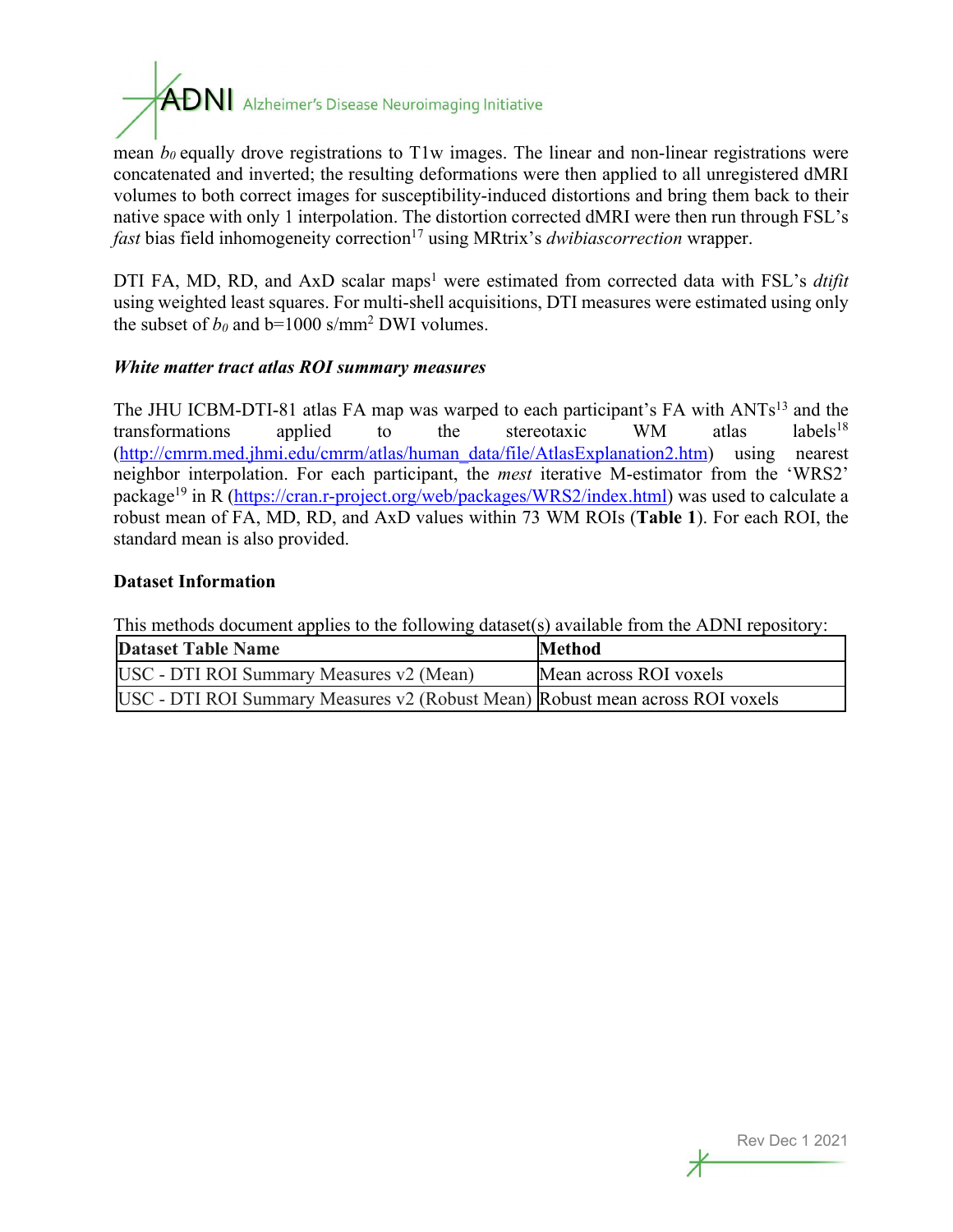# $\mathbf{A}\mathbf{D}\mathbf{N}\mathbf{I}$  Alzheimer's Disease Neuroimaging Initiative

| <b>ROI</b>                               | Hemisphere           | Notes:                                                                                |
|------------------------------------------|----------------------|---------------------------------------------------------------------------------------|
| Superior cerebellar peduncle             | left, right, average | *check FOV                                                                            |
| Inferior cerebellar peduncle             | left, right, average | *check FOV                                                                            |
| Middle cerebellar peduncle               |                      | *check FOV                                                                            |
| Pontine crossing tract                   |                      | a part of MCP, *check FOV                                                             |
| Medial lemniscus                         | left, right, average | *check FOV                                                                            |
| Cerebral peduncle                        | left, right, average | *check FOV                                                                            |
| Corticospinal tract                      | left, right, average |                                                                                       |
| Anterior limb of internal capsule        | left, right, average |                                                                                       |
| Posterior limb of internal capsule       | left, right, average |                                                                                       |
| Retrolenticular part of internal capsule | left, right, average |                                                                                       |
| Anterior corona radiata                  | left, right, average |                                                                                       |
| Superior corona radiata                  | left, right, average |                                                                                       |
| Posterior corona radiata                 | left, right, average |                                                                                       |
| Cingulum                                 | left, right, average | cingulate gyrus                                                                       |
| Cingulum (hippocampus)                   | left, right, average |                                                                                       |
| Fornix (cres) / Stria terminalis         | left, right, average | cannot be resolved with current resolution                                            |
| Superior longitudinal fasciculus         | left, right, average |                                                                                       |
| Superior fronto-occipital fasciculus     | left, right, average | could be a part of anterior internal capsule                                          |
| Sagittal stratum                         | left, right, average | includes inferior longitudinal fasciculus and<br>inferior fronto-occipital fasciculus |
| External capsule                         | left, right, average |                                                                                       |
| Uncinate fasciculus                      | left, right, average |                                                                                       |
| Posterior thalamic radiation             | left, right, average | includes optic radiation                                                              |
| Tapetum                                  | left, right, average |                                                                                       |
| Fornix                                   |                      | column and body of fornix                                                             |
| Genu of corpus callosum                  |                      |                                                                                       |
| Body of corpus callosum                  |                      |                                                                                       |
| Splenium of corpus callosum              |                      |                                                                                       |
| Full internal capsule                    |                      |                                                                                       |
| Full corpus callosum                     |                      |                                                                                       |
| Full corona radiata                      |                      |                                                                                       |
| Full white matter                        |                      | includes all ROIs                                                                     |

#### **Table 1.** Index of JHU WM atlas labels

\* Warning: DWI may have a cropped field of view (FOV) and reported means may not capture the full ROIs; these regions are also frequently subject to motion and artifact and may be less reliable

Notice: This document is presented by the author(s) as a service to ADNI data users. However, users should be aware that no formal review process has vetted this document and that ADNI cannot guarantee the accuracy or utility of this document.